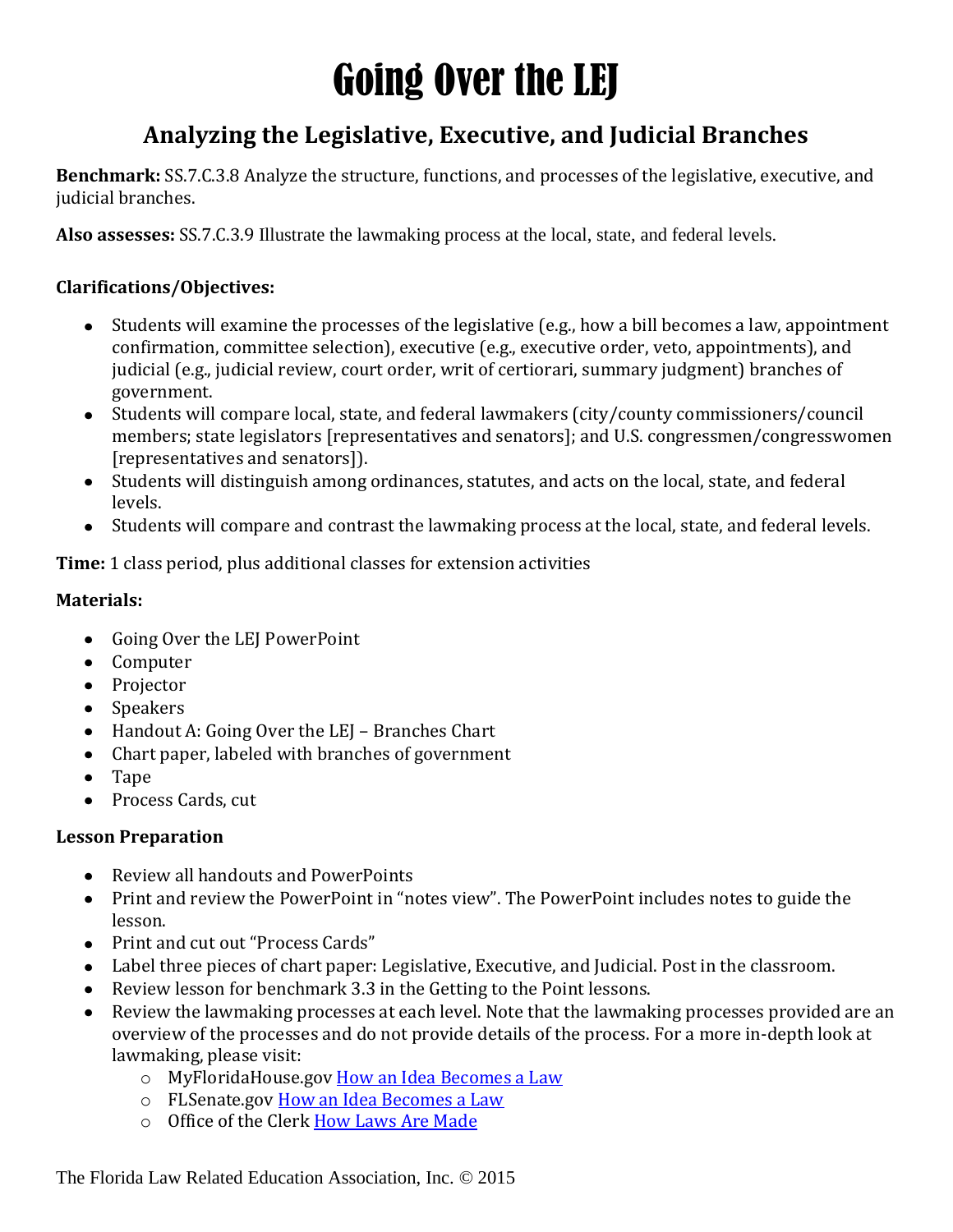#### **Lesson Overview**

Warm Up: View the 60 second video from the Center on Congress' "Facts of Congress" series about Federalism. Students can draw the cake in the video diagramming the local, state, and federal governments. A link to the video is provided on slide 2 of the Going Over the LEJ PowerPoint.

**Continue with the PowerPoint.** Review the levels and branches of government with the students. View Flocabulary's Three Branches of Government to review the powers and responsibilities of each branch of government.

**Distribute Handout A\***. Students should complete the chart as the PowerPoint progresses, outlining the structure, functions, and processes of the branches of government. The notes in the notes section of the PowerPoints will be helpful in guiding the presentation.

\*This handout is similar to the handout used in the lesson for Benchmark 3.3 "Branching Out". Students can complete this handout to review what they have already learned or could add new information (leaders within the branches and processes of government) to the Branching Out Handout A.

**Check for Understanding.** 3 pieces of chart paper labeled with the branches of government should already be posted as per the lesson preparations. Each pair of students should receive one "process card" identifying a process of one of the branches of government. Students will need to identify which branch of government the process belongs to, and tape the card to the appropriate poster. Debrief by briefly reviewing each process.

**Continue with the PowerPoint.** The PowerPoint will continue by looking at lawmaking and those responsible for making laws. Discuss the hierarchy of law from local ordinances up to the U.S. Constitution. Explain to students that when there is a conflict between a lower law and a higher one, the higher law generally "prevails". Also highlight that the U.S. Constitution is the "supreme law of the land" and that this can be found in Article VI, Clause 2 of the U.S. Constitution (the Supremacy Clause).

**Check for Understanding.** The following slides will have an example of a local ordinance, a state statute, and a federal act. Students will need to identify which law is a local ordinance, a state statute, and a federal act.

Explain that they will now find out how these laws are made at each level of government. Watch the Center on Congress' video from the "Facts of Congress" series about how a bill becomes a law. Review the process using the following slide. View the Democracy Kids video "House Mouse Senate Mouse" as another review of the lawmaking process. Continue with the presentation and highlight the state lawmaking process and the local lawmaking process.

**Check for Understanding** The final slide will include a question from the End of Course Exam Item Specifications book. Have the students independently write down their answer and ask students to explain how they made their decision.

**Extension activity (emphasis on "also assesses" Benchmark SS.7.C.3.9).** Tell students they will be creating their own children's book, like House Mouse Senate Mouse. Provide students with printouts of either slide 16 (federal) or slide 18 (state) (depending on which level of government they want to focus on) to help guide them in creating a short children's book outlining the lawmaking process. If possible, have students read their books to a younger audience or another class of students.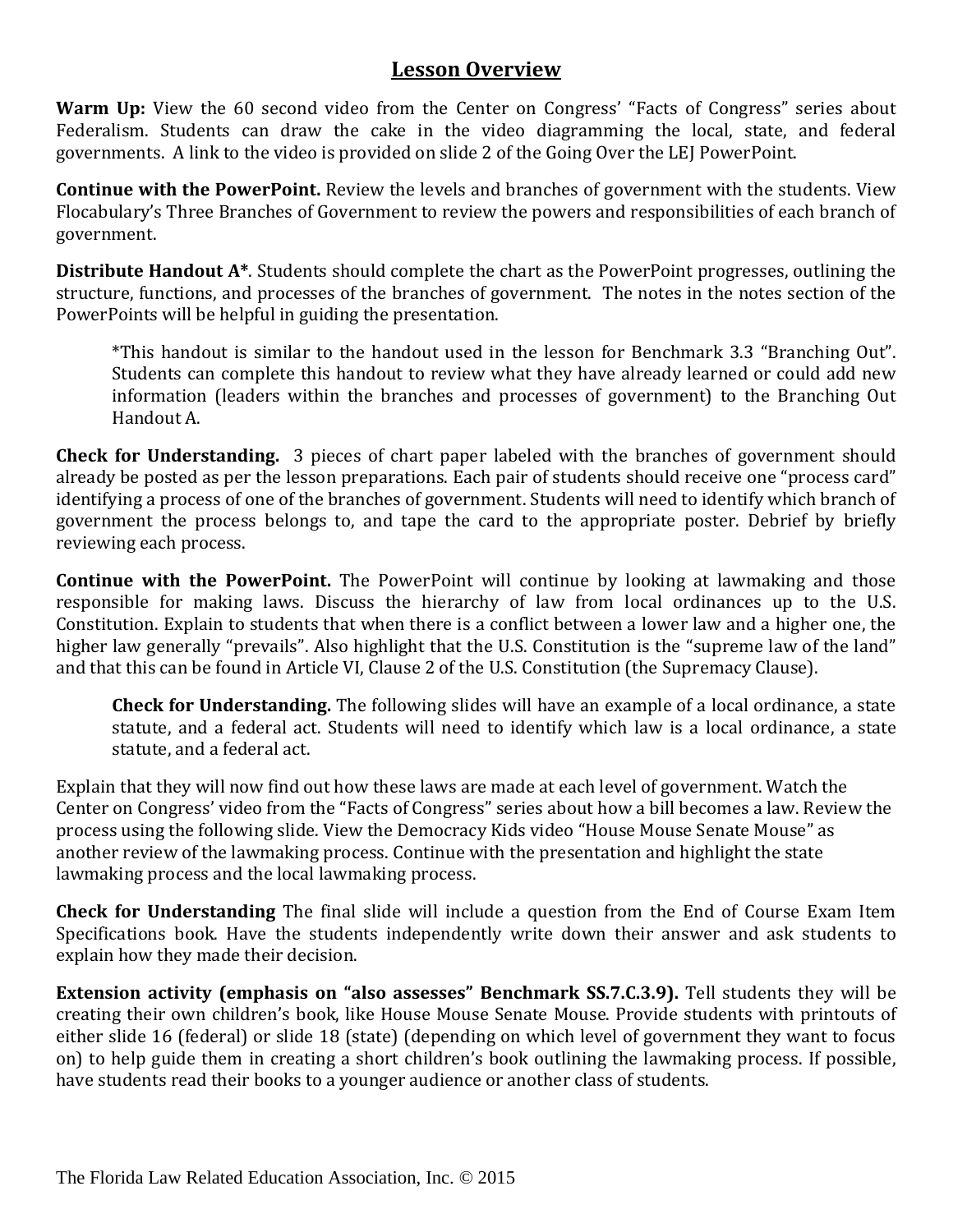## Going Over the LEJ

Take notes about the branches of government as the PowerPoint progresses.

| <b>Branches of Government</b>              |                      |           |          |  |
|--------------------------------------------|----------------------|-----------|----------|--|
| Branch Name(s)                             | Legislative          | Executive | Judicial |  |
| Where is it outlined in                    |                      |           |          |  |
| the Constitution?                          |                      |           |          |  |
| Who is in this branch of                   |                      |           |          |  |
| government?                                |                      |           |          |  |
| Number of members                          |                      |           |          |  |
| Name the leaders                           |                      |           |          |  |
| What is the basic role of                  |                      |           |          |  |
| this branch of                             |                      |           | &        |  |
| government?                                | the law.             | the law.  |          |  |
| What are some of the                       |                      |           | the law. |  |
| powers/functions of this                   |                      |           |          |  |
| branch of government?                      |                      |           |          |  |
|                                            |                      |           |          |  |
|                                            |                      |           |          |  |
|                                            |                      |           |          |  |
|                                            |                      |           |          |  |
|                                            |                      |           |          |  |
|                                            |                      |           |          |  |
|                                            |                      |           |          |  |
|                                            |                      |           |          |  |
| What are some of the                       |                      |           |          |  |
| processes of this branch<br>of government? |                      |           |          |  |
|                                            |                      |           |          |  |
|                                            |                      |           |          |  |
|                                            |                      |           |          |  |
|                                            | Types of committees: |           |          |  |
|                                            |                      |           |          |  |
|                                            |                      |           |          |  |
|                                            |                      |           |          |  |
|                                            |                      |           |          |  |
|                                            |                      |           |          |  |
|                                            |                      |           |          |  |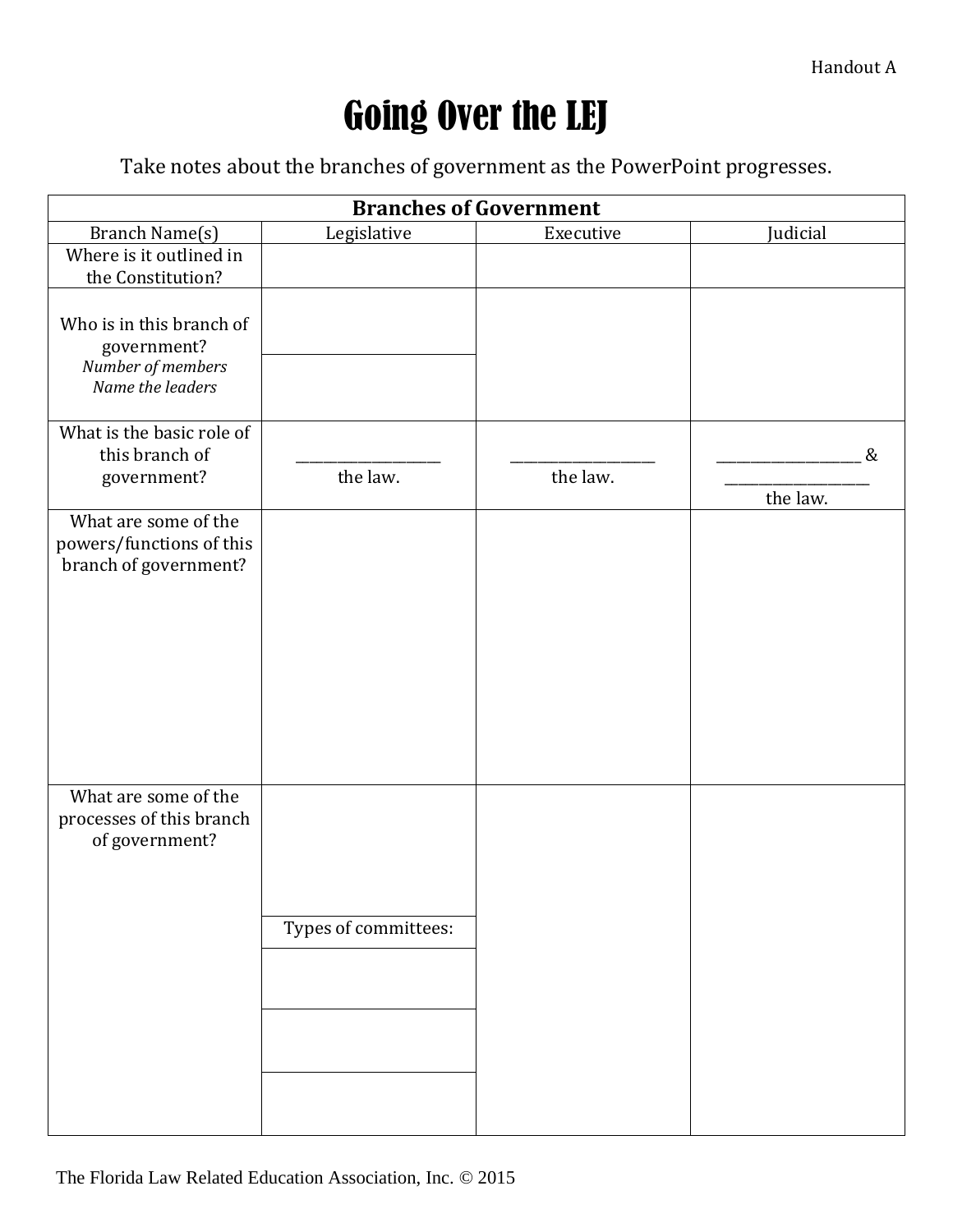| Lawmaking                                                                                                                                      | Judicial review<br>The power of courts to decide the<br>constitutionality of acts of the<br>legislative and executive branches of<br>government.                                                                    |  |
|------------------------------------------------------------------------------------------------------------------------------------------------|---------------------------------------------------------------------------------------------------------------------------------------------------------------------------------------------------------------------|--|
| Writs of certiorari<br>A writ of certiorari orders a lower<br>court to deliver its record in a case so<br>that the higher court may review it. | Confirmation of<br>presidential<br>appointments                                                                                                                                                                     |  |
| Court orders<br>Order that has been written by a judge<br>requiring someone to do something or<br>stop doing something.                        | Veto legislation                                                                                                                                                                                                    |  |
| Make appointments<br>Must be confirmed by a majority vote<br>of the Senate                                                                     | Summary judgment<br>A case that is decided by a judge<br>without a trial because one or both of<br>the parties contend that all necessary<br>factual issues are settled or so one-<br>sided they need not be tried. |  |
| Issue executive<br>orders<br>Executive orders are orders that are<br>issued by the President that have the<br>force of law                     | Selection of<br>members to be on<br>committees                                                                                                                                                                      |  |